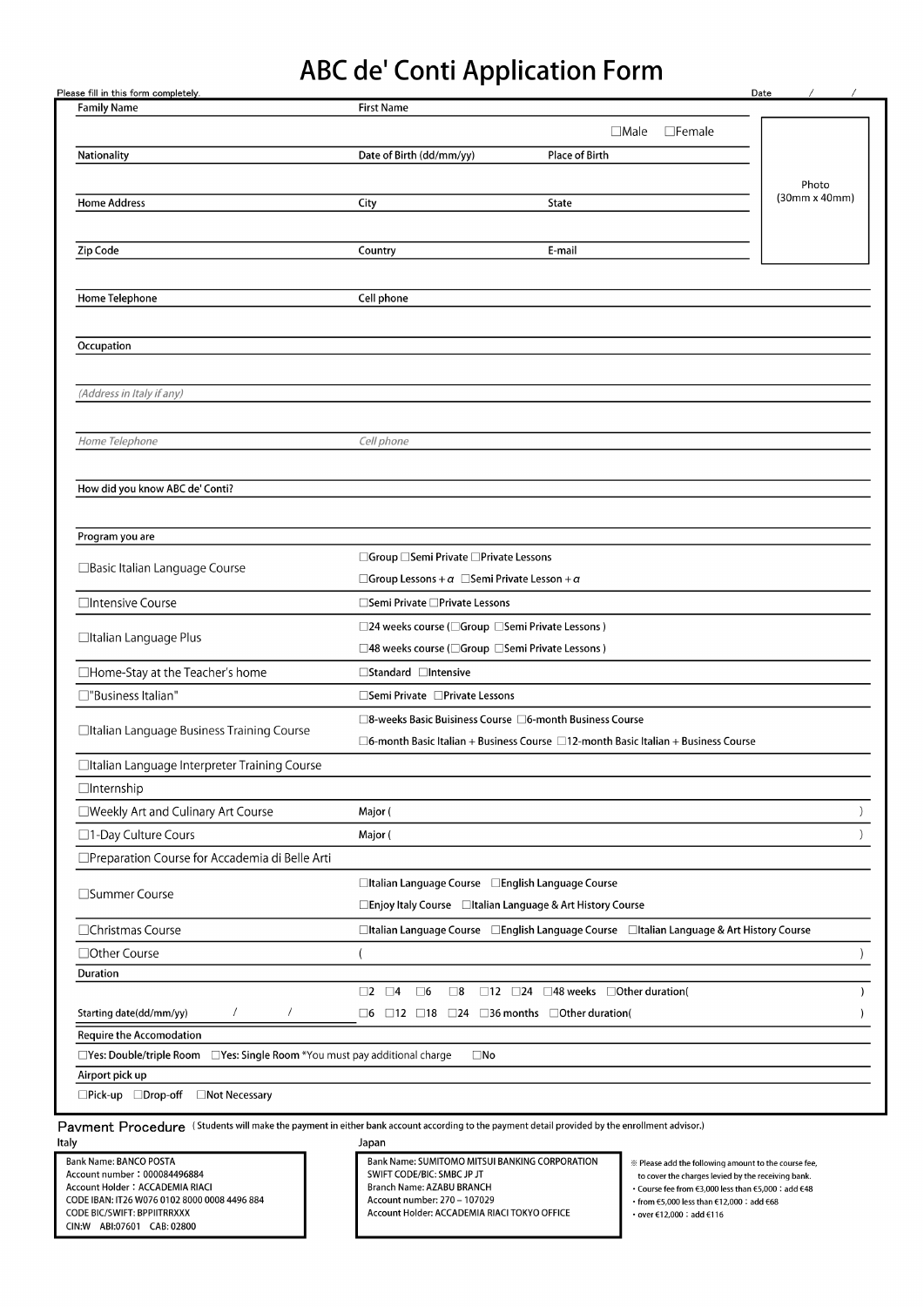## **GENERAL CONDITIONS**

1. The Enrollment Fee of ABC de' Conti is to be paid upon registration of ABC de' Conti and the Tuition Fee of ABC de' Conti is to be paid no less than 30 days before the start of the relevant course. Payments can be made only in cash, by bankwire transfer or international postal / money order to the account indicated by ABC de' Conti. ABC de' Conti will provide the student with a certificate of payment confirmation. In case of a wire transfer, the certificate will be issued only when the completion of the transfer has been confirmed by the school at its receiving bank account. ABC de' Conti may, at its sole discretion, exclude from any course and/or examinations any registered student who fails to pay the applicable Tuition Fee within the period stated above or any other period as may be agreed with ABC de' Conti. ABC de' Conti reserves the right to claim back from any such student any reasonable expenses incurred in reliance upon his/her registration on the course.

The Enrollment Fee paid to ABC de' Conti is not refundable

unless ABC de' Conti decides not to grant the student a place on the relevant course. Cancellation will only be<br>accepted if made in writing to ABC de' Conti. If cancella-<br>tion occurs not less than 180 days prior to the start of the<br>relevant course, ABC de' Conti shall refund 10 cancellation occurs not less 60 days prior to the start of the relevant course; 30% of the Tuition Fee will be refunded if cancellation occurs one day before the class starts and no refund shall be made if cancellation occurs after the start of the relevant course. For students who do not hold an EU passport, there will be no refund after certificate of admission has been issued.

The Tuition Fee includes tuition and diploma or certificate of attendance as specified for the course.

4. ABC de' Conti will be responsible for preparing a laboratory and basic equipments for student use. However, expenses for any materials needed for each student's course and projects shall be covered by the student.

5. Specific information such as the duration of the course shall be communicated to the student upon registration. Examinations must be taken at the end of the relevant course. No student shall be allowed to take the examinations after the end of the relevant course and ABC de' Conti shall not, in this case, issue any final certificate of attendance or the official diploma to the student.

6. Attendance is compulsory. No student shall be allowed to take examinations unless he/she attends at least 80% of the lessons. No final certificate shall be issued unless the student maintains the required attendance record until the end of the course and achieves the required pas mark in the examinations. In case students do not attend ssons, there will be no refund of the Tuition Fee.

7. By enrolling on any course offered by ABC de' Conti, students agree to comply fully with the disciplinary rules of ABC de' Conti as this represents a condition of the For a social continuous capacity in the matter of ABC de' Conti.<br>
agreement between students and ABC de' Conti. Compliance which the disciplinary rules shall involve a good attendance record, a rigorous respect of the schedule of lessons and a responsible attitude towards the staff of ABC de' Conti. Failure to adhere fully to these rules may result in disciplinary measures being taken against the offending student (which, for the avoidance of doubt, may involve the expulsion of the student from the relevant course). To the fullest extent permitted by Italian law, ABC de' Conti reserves the right to claim damages in relation to any loss caused by the student.

8. Courses are organized according to the schedules, dates and programs established by the teachers appoint-ed by ABC de' Conti, which reserves the right, at any time, to amend any aspect of the course as may be necessary.

9. The examination papers, together with any material produced by the students during the examinations (hereon referred to as The Material) shall be deemed to be the property of ABC de' Conti. Students hereby assign by way of future assignment all copyrights arising in the Material and in particular allow ABC de' Conti to exhibit, reproduceand/or publish such Material.

10. If a student wishes to change the course after registering with ABC de' Conti, the school will consult with the school management in order to make arrangements for changing the course with a separate course of the student's choice, with a handling fee of 20% of the tuition.

11. ABC de' Conti reserves the right to cancel the course prior to the beginning of the courses if less than a quorum to start a course is present. Students who are registered in a course that is canceled will be notified, and the Enrollment Fee and the Tuition Fee will be a full refund.

12. ABC de' Conti doesn't take any responsibilities for accidental loss of personal belongings and valuables in school or outside school.

13. Students must be responsible in case of any damage or vandalization of school property by the student.

14. ABC de' Conti is closed on Italian national holidays and school holidays such as summer holidays, winter holidays and Easter holidays.

15. No variation to this agreement shall be valid unless agreed in writing between the parties.

16. For programs held in Florence campuses, the agreement between ABC de' Conti and students shall be subject to the Italian law and the parties hereby agree that the Italian courts in Florence shall have sole jurisdiction over any dispute arising out of this agreement.

[ Revised as of March 1, 2021 ]

## **HOUSING RULES AND REGULATIONS**

1. Housing check-in day is on Sunday, while checkout is on Saturday. Check-in and check-out on any other day are on additional charge.

2. Housing request deadline is 30 days before the course starts. We suggest students apply for housing at the same time as the course application.

3. Once the student arrives in Italy, NO REFUND will be made for any reason whatsoever in the event of a student deciding to cancel change or vacate an assigned apartment.

4. The accommodation address will be indicated 7 days before the registered check-in date (the address of the accommodation may change. Please check the latest information).

5. To cancel a reservation, the applicant must notify the school at least 90 days before the registered check-in date. The amount of refund will be 70% of the paid fee (after deducting 22% of the tax, as well as bank commissions).

6. The shared apartments provided by the school are located in Florence, around 20-30min by bus/bicycle to the city center. Each apartment may consist of 2 or 3 bedrooms with a shared kitchen, and a shared bathroom. Students cannot choose where to be placed.

7. Students cannot choose their roommates or flatmates depending on their personal preferences, except for the cases that the school considers justified.

8. If a student requests a single room (available at an extra charge), he/she will be provided of a separate room with one bed, but still will share the kitchen and the bathroom with the other flatmates.

9. All residents need to clean rooms, kitchen, and bathroom. Commodities such as soap, detergent, toilet paper, etc. must be purchased by residents. The kitchen is equipped with utensils. There are no face-towels or hand-towels. Bath-towels and bed sheets are replaced regularly.

10. Only some apartment has a WIFI connection, but its availability and the cost depend on each apartment which cannot be chosen by the student. The apartment telephone must not be used except for emergency, or explicit agreement with the landlord.

11. Air conditioning (for cooling) is not common in Florence. If you would like accommodation with air conditioning, please inquire.

12. As for the heating in winter, according to the Italian law on energy saving, the heating system is available for 8 hours a day during November to March. Most buildings have a central heating system. If you modify the central control of the heating system without permission, there may be a legal consequence to the guarantor.

13. Students are to keep the accommodation keys in good care. If they lose the keys, it may be needed to change the entire door lock of the building, and the school is not responsible for such cost. The landlord reserves right to debit such fee to the student.

14. Some bedrooms do not have keys or even if there is, in most cases, it closes only from inside. Please keep important belongings inside a locked suitcase.

15. Only students who reserved the rooms can be allowed inside the apartment. It is not allowed to invite friends or relatives to eat together or hold parties. Such parties can be reported to the police by neighbors, and the landlord may charge those responsible for any damage.

16. According to Italian anti-terrorism law, any landlord needs to notify the local police all the people hosting in their properties. Any failure to do that will be punished severely by state law. Therefore, students are not allowed to invite friends or relatives without prior permission of the landlord.

17. It is prohibited by the law to make loud noise after midnight. It may be reported by the neighbors and be fined. Also, the landlord may refuse continued stay in the accommodation on such ground.

18. The students staying in the shared apartments must follow the accommodation rules Noncompliance with these rules may be grounds for being expelled from the accommodation. The school is not responsible for compensating for the paid rent in such a case.

19. Mediating any disagreement between roommates or flatmates is not the school's competency. Problems with the landlord, however, are to be resolved via school office.

© 2021 ABC de' Conti

**I hereby agree to the admission terms and general conditions and accomodation general conditions and apply for the course.**

**Date Signature**